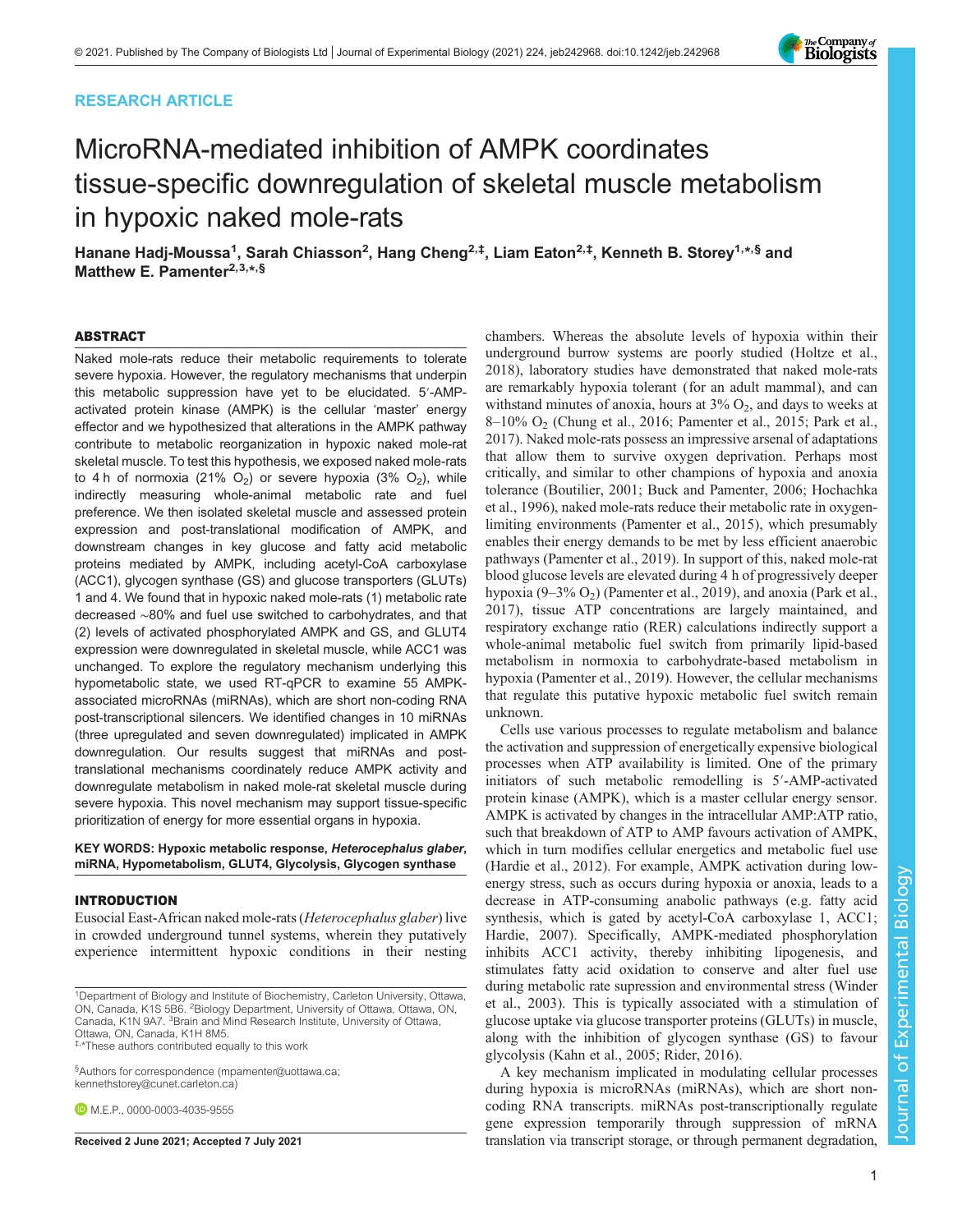depending on the degree of miRNA complementary binding (O'[Brien et al., 2018](#page-7-0)). miRNAs are of particular interest in natural models of metabolic reorganization because they: (1) are reversible, (2) are rapidly acting, (3) are energetical inexpensive to synthesize, and (4) can target virtually all biological pathways [\(Hadj-Moussa](#page-6-0) [and Storey, 2020\)](#page-6-0). Studies on other hypoxia- and anoxia-tolerant organisms have identified subsets of species- and tissue-specific oxygen-responsive miRNAs known as 'OxymiRs', which are involved in protective roles and energy reprioritization when physiological oxygen levels decline; however, it is also clear that there is not a unified miRNA response to oxygen limitation [\(Hadj-Moussa and Storey, 2020\)](#page-6-0).

In the present study, we examined a potential role for AMPK in mediating metabolic rate suppression and the hypoxic fuel switch previously identified in freely behaving naked mole-rats and explored a potential regulatory role for miRNAs that target AMPK pathways. We hypothesized that naked mole-rat skeletal muscle would exhibit an AMPK-mediated fuel substrate switch to favour carbohydrate metabolism and enhance glycolysis, and predicted that this switch would be mediated by miRNA regulation of AMPK.

## MATERIALS AND METHODOLOGY Animals

Naked mole-rats, Heterocephalus glaber Rüppell 1842, were group-housed in interconnected multi-cage systems at 30°C and  $21\%$  O<sub>2</sub> in 50% humidity with a 12 h dim light:12 h dark cycle. Animals were fed fresh tubers, vegetables, fruit and Pronutro cereal supplement *ad libitum*. Animals were not fasted prior to experimental trials. All experimental procedures were approved by the University of Ottawa Animal Care Committee in accordance with the Animals for Research Act and by the Canadian Council on Animal Care. All experiments were performed during daylight working hours in the middle of the animals' 12 h:12 h light:dark cycle. We examined miRNA and protein changes following in vivo hypoxic exposure in non-breeding naked mole-rats that were 1–2 years old. Non-breeding (subordinate) naked mole-rats do not undergo sexual development or express sexual hormones and thus we did not take sex into consideration when evaluating our results [\(Holmes et al., 2009\)](#page-7-0).

# Whole-animal respirometry

Naked mole-rats  $(n=6)$  were individually placed, unrestrained, into a 450 ml Plexiglas respirometer chamber, which was situated within a larger environmental chamber held at 30°C (range 29.8–30.2°C). The chamber temperature was recorded every 2 s using a custom-designed thermocouple. Animals were provided with a thin layer of corn cob bedding and the respirometer was continuously ventilated with gas mixtures set to the desired fractional gas composition by calibrated rotameters (Krohne, Duisburg, Germany). Inflowing gas was set at a flow rate of 100 ml min−<sup>1</sup> , determined using a calibrated mass flow meter (Alicat Scientific, Tuscon, AZ, USA), and consistent with previous measurements in this species ([Chung et al., 2016](#page-6-0); [Dzal et al., 2019\)](#page-6-0). The excurrent gas was passed through a desiccant (Drierite, W.A. Hammond Drierite Co. Ltd, Xenia, OH, USA) before entering the cells of the  $O<sub>2</sub>$  and  $CO<sub>2</sub>$  analyzers (FC-10 Oxygen Analyzer and CA-10 Carbon Dioxide Analyzer, Sable Systems), which were used to determine the gas concentrations of inspired and expired air. Before each trial, the  $O_2$  and  $CO_2$  analysers were calibrated using 100% N<sub>2</sub>, compressed air (20.95% O<sub>2</sub>) and a span gas (1.5% CO<sub>2</sub>; balance  $N_2$ ).

Prior to experimentation, animals were placed in the respirometry chamber for 1 h to familiarize them with their new surroundings. Oxygen consumption  $(\dot{V}_{\text{O}_2})$  and carbon dioxide production  $(\dot{V}_{\text{CO}_2})$ rates were then recorded for the next hour (normoxic control period). The incurrent gas was then switched to  $3\%$  O<sub>2</sub> (0.05% CO<sub>2</sub>, balance N<sub>2</sub>) and flow rate was increased to 1 l min<sup>-1</sup> for 10 min to rapidly reduce the  $O_2$  content of the chamber to 3%  $O_2$ . The flow rate was then returned to 0.1 l min−<sup>1</sup> for the remaining 4 h of hypoxic exposure. ( $\dot{V}_{\text{O}_2}$  and  $\dot{V}_{\text{CO}_2}$  were measured during the last 30 min (in three 10 min intervals) of each hour and these values were averaged for each animal. For 5 min at the end of each hour, incurrent gas concentrations were measured by bypassing the experimental chamber and diverting air flow directly to the  $O<sub>2</sub>$  and  $CO_2$  analysers.  $\dot{V}_{\text{O}_2}$  and  $\dot{V}_{\text{CO}_2}$  were calculated using eqns 10.6 and 10.7 in [Lighton \(2008\)](#page-7-0), respectively:

$$
\dot{V}_{\text{O}_2} = \dot{V}I[(F_{\text{IO}_2} - F_{\text{EO}_2}) - F_{\text{EO}_2}(F_{\text{ECO}_2} - F_{\text{ICO}_2})]/(1 - F_{\text{EO}_2}), \quad (1)
$$

$$
\dot{V}_{\text{CO}_2} = \dot{V}I[(F_{\text{ECO}_2} - F_{\text{ICO}_2}) - F_{\text{ECO}_2}(F_{\text{O}_2} - F_{\text{EO}_2})]/(1 - F_{\text{ECO}_2}),
$$
\n(2)

where  $\dot{V}_{\text{O}_2}$  is  $\text{O}_2$  consumption rate (ml min<sup>-1</sup>) and  $\dot{V}_{\text{CO}_2}$  is  $\text{CO}_2$ production rate (ml min<sup>-1</sup>),  $\dot{V}$  is incurrent flow rate (ml min<sup>-1</sup>),  $F_{\text{IO}_2}$  and  $F_{\text{ICO}_2}$  are fractional concentrations of incurrent  $O_2$  and  $CO<sub>2</sub>$  of dry gas, respectively, and  $F<sub>EO</sub>$  and  $F<sub>ECO</sub>$  are fractional concentrations of excurrent  $O_2$  and  $CO_2$  of dry gas, respectively [\(Lighton, 2008\)](#page-7-0). The RER was calculated by dividing  $\dot{V}_{\text{CO}_2}$  by  $\dot{V}_{\text{O}_2}$ . All metabolic variables are reported at standard temperature, pressure, dry (STPD).

## Experimental design for tissue collection

To analyse the effects of hypoxia on skeletal muscle metabolic function, naked mole-rats were exposed to one of two treatment conditions: (1) normoxia (4 h in 21%  $O_2$ , balance N<sub>2</sub>; n=6), or (2) acute hypoxia (4 h in 3%  $O_2$ , balance N<sub>2</sub>; n=6). Immediately following treatment, animals were killed by cervical dislocation followed by immediate decapitation. Temporalis muscles were rapidly dissected (within 30 s), and immediately flash frozen in liquid nitrogen and then stored at −80°C until analysis.

## Total RNA isolation

Total RNA was isolated from normoxic and hypoxic naked mole-rat temporalis muscles (50 mg;  $n=4$  each). RNA was isolated using Trizol-chloroform (15596-018, Invitrogen), as per the manufacturer's instructions and as described in [Hadj-Moussa et al. \(2020\).](#page-6-0) Precipitated RNA pellets were then resuspended in 50 µl RNasefree water. RNA purity was determined by examining the  $A_{260/280}$ ratio and concentration were assessed using a Take3 micro-volume plate and spectrophotometer (BioTek). RNA integrity was verified by running RNA samples on a 1% agarose gel with SYBR Green (S7563, Invitrogen) and examining the presence of sharp bands for 28S and 18S rRNA.

# miRNA quantification and data analysis

miRNA sample preparation used 3 µg of total RNA. An Epi-Bio PolyA tailing kit (PAP5104H, Epicenter) was used for polyadenylation, as per the manufacturer's instructions. The polyadenylated RNA sample  $(10 \mu l)$  was combined with 5  $\mu$ l of 250 pmol l<sup>-1</sup> universal stem-loop adapter primer [\(Table S1\)](https://journals.biologists.com/jeb/article-lookup/DOI/10.1242/jeb.242968). Stemloop adapter ligation occurred on a thermocycler, heated to 95°C for 5 min, incubated for 5 min at 65°C, then chilled on ice. Reverse transcription was performed as per the manufacturer's instructions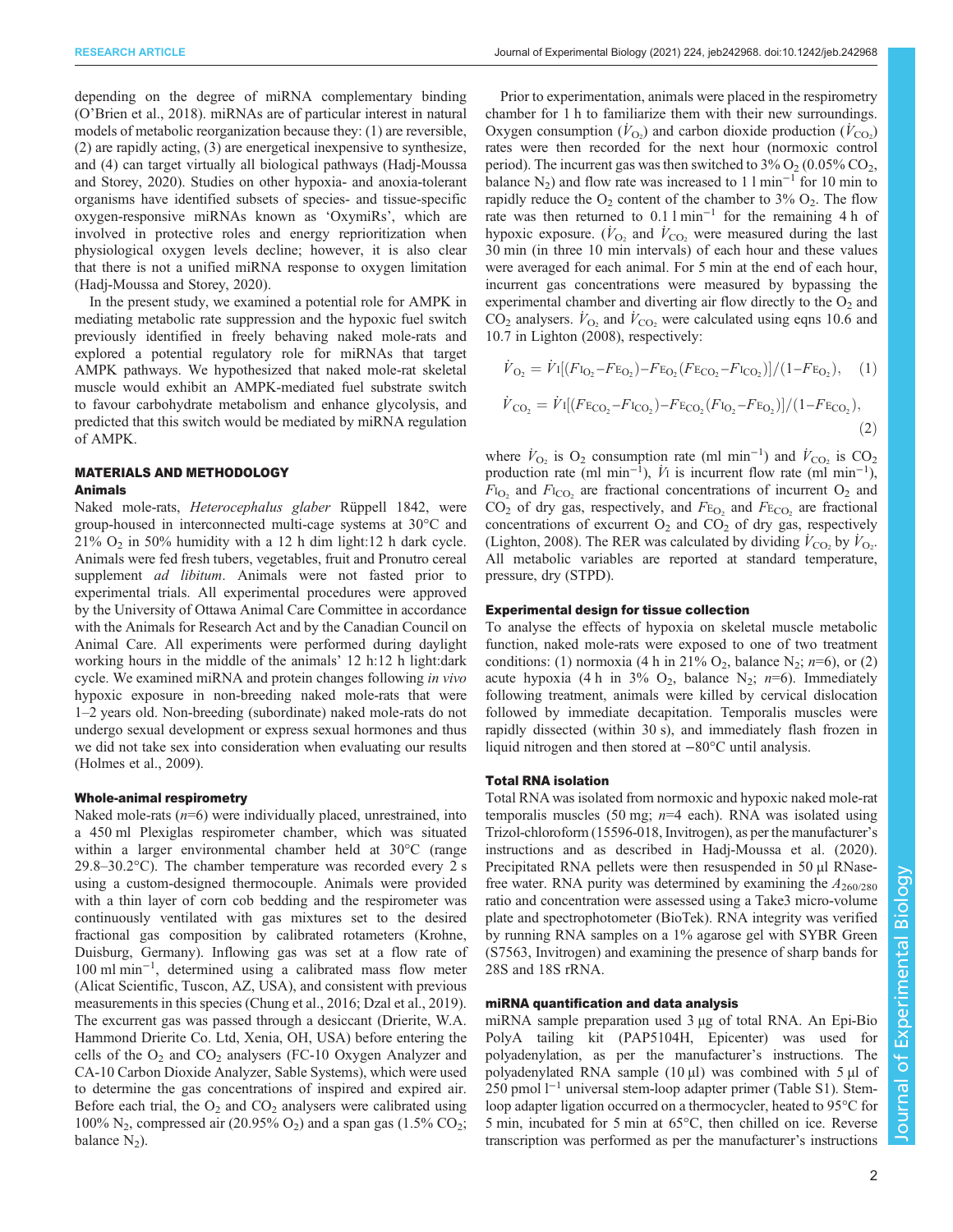using the M-MLV reverse transcriptase (28025013, Invitrogen) and the following PCR program: 16°C for 30 min, 42°C for 30 min, and 85°C for 5 min.

Forward miRNA-specific primers were designed using naked mole-rat transcriptomic data and the universal reverse primer was designed using the described method [\(Table S1](https://journals.biologists.com/jeb/article-lookup/DOI/10.1242/jeb.242968); [Biggar et al., 2014](#page-6-0); [Hadj-Moussa et al., 2021](#page-6-0)). miRNA quantitative PCR (qPCR) reactions were prepared as described by [Hadj-Moussa and Storey](#page-6-0) [\(2020\)](#page-6-0) and performed on a CFX Connect<sup>TM</sup> Real-Time PCR Detections System (1855201, Bio-Rad) following MIQE guidelines [\(Bustin et al., 2009\)](#page-6-0). The miRNA PCR program was as follows: an initial 3 min at 95°C and then 60 cycles of 95°C for 10 s and 60°C for 30 s.

Differential miRNA expression levels  $(n=3-4)$  were calculated using the  $\Delta\Delta Cq$  comparative method. Cycle threshold (Cq) values were transformed to the  $2^{-Cq}$  form, to allow for the normalization of the miRNA of interest to the endogenous controls ([Peltier and](#page-7-0) [Latham, 2008](#page-7-0); [Schmittgen and Livak, 2008](#page-7-0)). The mean of Snord58a and Snord96a expression was found to be the most stable endogenous control between normoxic and hypoxic conditions. Data were collected and analysed as mean (±s.e.m.) relative expression  $(n=3-4)$  independent biological replicates from different animals at each sampling point).

## Soluble protein isolation

Protein extraction was performed as per the manufacturer's instructions (48-630MAG, EMD Millipore). Briefly, 75 mg of frozen tissue from normoxic and hypoxic naked mole-rats  $(n=6)$ each) was homogenized in 1:5 (w/v)  $1 \times$  lysis buffer (43-045, EMD Millipore). Lysis buffer was pre-chilled and combined with 1 mmol  $l^{-1}$  Na<sub>3</sub>VO<sub>4</sub>, 10 mmol  $l^{-1}$  NaF, 10 mmol  $l^{-1}$  $β$ -glycerophosphate and 10 μl ml<sup>-1</sup> of protease inhibitor cocktail containing 104 mmol  $l^{-1}$  AEBSF, 80 µmol  $l^{-1}$  aprotinin, 4 mmol  $1^{-1}$  bestatin, 1.4 mmol  $1^{-1}$  E-64, 2 mmol  $1^{-1}$  leupeptin and 1.5 mmol l−<sup>1</sup> pepstatin A (Bioshop PIC001.1). Homogenates were placed on ice for 30 min and vortexed every 10 min. Samples were then centrifuged at 14,000  $g$  for 20 min at 4°C. Soluble protein containing supernatants was collected, aliquoted and stored at −80°C until later use.

Protein concentrations were measured using the Bio-Rad Protein Assay Kit II (5000002) as per the manufacturer's instructions. Protein concentrations were standardized using homogenization lysis buffer. Samples were then mixed 1:1 (v/v) with SDS buffer and 10% β-mercaptoethanol. Samples were then boiled for 10 min and stored at −20°C until use.

## Western blotting and data analysis

Total protein homogenates (25 µg) of each sample were loaded onto 6–12% polyacrylamide gels and prepared with 5% upper staking gels. For additional information on the SDS-PAGE and immunoblotting protocol, refer to [Hadj-Moussa and Storey](#page-6-0) [\(2018\)](#page-6-0). The following primary antibodies were used  $AMPK-\alpha1$ (AF3197, R&D Systems), AMPK-α2 (AF2850, R&D Systems), AMPK-β (GTX134594, GeneTex), phospho-AMPK (Thr172; p-AMPK) (P01420-2, Boster), GLUT1 (A6982, AbClonal), GLUT4 (sc-7938, Santa Cruz Biotechnology Inc.), ACC (GTX132081, GeneTex), phospho-ACC (Ser79; p-ACC) (GTX133974, GeneTex), glycogen synthase (ab227270, AbCam) and phosphoglycogen synthase (Ser641/645; pGS) (07-817, Millipore-Sigma). After incubation overnight in the target primary antibody, membranes were washed with TBST and incubated with the appropriate HRP-linked anti-rabbit, anti-mouse or anti-goat

secondary antibody (BioShop; 1:8000 v/v dilution in TBST) for 30 min at room temperature. Membranes were then washed in TBST and protein bands were visualized with enhanced chemiluminescence  $(H<sub>2</sub>O<sub>2</sub>)$  and Luminol) on a ChemiGenius Bio-Imaging System (Syngene). Membranes were then stained with Coomassie Brilliant Blue (0.25% w/v Coomassie Brilliant Blue, 7.5% v/v acetic acid, and 50% v/v methanol) to visualize total protein levels.

Relative protein abundance of chemiluminescent bands was quantified by densitometry using Gene Tools Software (Syngene). Minor variations in sample loading were corrected by standardizing the target protein band with the band intensity of a group of Coomassie Brilliant Blue-stained protein bands from each lane.

## Statistical analysis

Respirometry data were analysed using a one-way repeated measures ANOVA with Tukey post hoc test. miRNA relative expression between normoxic and hypoxic conditions was considered significant when an unpaired Student's  $t$ -test resulted in  $P<0.05$  using the RBioplot statistical and graphing R package [\(Zhang and Storey,](#page-7-0) [2016](#page-7-0)). Western blot data were analysed with an unpaired Student's ttest. Statistical analyses of whole-animal and immunoblot data were performed using commercial software (Prism v.8.4.2, GraphPad Software Inc., CA, USA). All values are presented as means±s.e.m., where  $P<0.05$  was the threshold for significance.

#### RESULTS

# Naked mole-rats exhibit robust metabolic rate suppression and a fuel switch from mixed lipids to carbohydrates in acute hypoxia

Relative to the normoxia baseline, naked mole-rats exhibited significant decreases of 63–80% in  $\dot{V}_{\text{O}_2}$  and  $\dot{V}_{\text{CO}_2}$  during 4 h of acute and severe hypoxia exposure  $(3\% \text{ O}_2 \text{ inhaled}; \text{Fig. 1A,B};$  $F_{1,5}$ =60.7, P<0.0005 for  $\dot{V}_{\text{O}_2}$ ,  $F_{1,5}$ =121.2, P<0.0001 for  $\dot{V}_{\text{CO}_2}$ ; n=6 for each). In addition, the RER was 0.67 in normoxia ([Fig. 1](#page-3-0)C), indicating that naked mole-rats predominately used lipid substrates as a metabolic fuel source. With the onset of severe hypoxia, naked mole-rats immediately exhibited a shift towards near-total reliance on carbohydrates (RER of ∼1.02 and 1.05 at 3 and 4 h of hypoxia, respectively; [Fig. 1C](#page-3-0);  $F_{1.5} = 9.6$ ,  $P \le 0.0045$ ;  $n=6$ ).

# AMPK subunit expression and phosphorylation are altered during acute hypoxia

Relative expression levels of regulatory AMPK subunits and p-AMPK were examined using immunoblotting in normoxic and hypoxic naked mole-rat temporalis muscle. Protein levels of the AMPK-α1 and -β subunits remained constant during hypoxia [\(Fig. 2A](#page-4-0);  $P=0.46$  and 0.37, respectively;  $n=6$  for each), while the AMPK- $\alpha$ 2 subunit was downregulated by 59% ( $t_{10}$ =3.66,  $P=0.0044$ ) and p-AMPK (Thr172) was downregulated by 58%  $(t<sub>9</sub>=2.9, P=0.017; n=6$  for each).

# Carbohydrate but not lipid catabolic enzymes are reduced during hypoxia

The capacity for glucose uptake was examined by measuring the levels of GLUT1, which remained constant [\(Fig. 3;](#page-4-0)  $P=0.812$ ;  $n=6$ ), and GLUT4, which was downregulated by 45% in hypoxic naked mole-rat muscles  $(t_{10}=3.02, P=0.013; n=6)$ . To examine whether hypoxic muscles were mobilizing glucose reserves for synthesis into glycogen, levels of GS and its activated phosphorylated form p-GS (Ser641/645) were also examined. While levels of GS remained constant ( $P=0.44$ ;  $n=6$ ), the activated phosphorylated form was significantly downregulated during hypoxia by 35%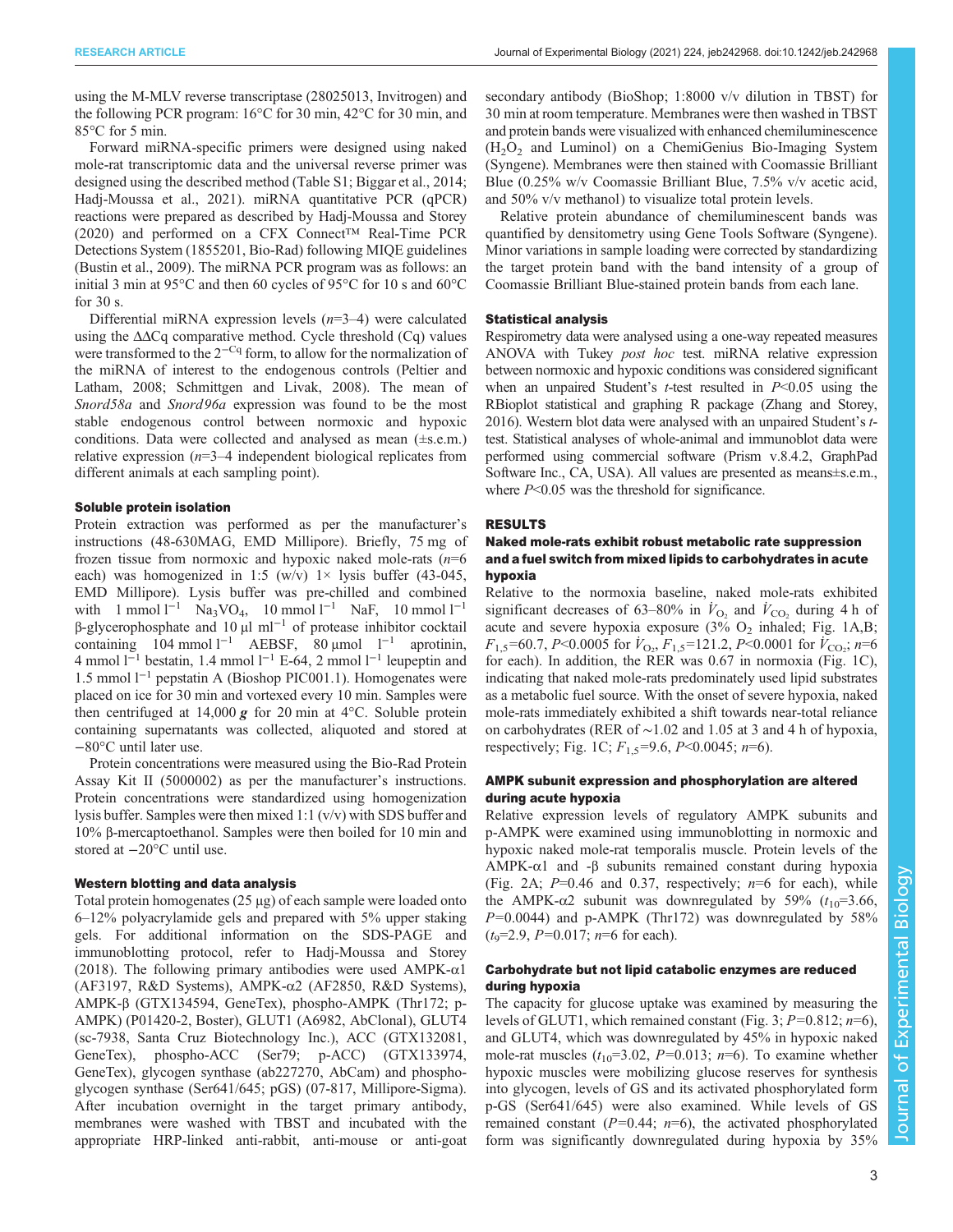<span id="page-3-0"></span>

Fig. 1. Naked mole-rats exhibit metabolic rate suppression and a hypoxic fuel shift from lipids to carbohydrates in acute hypoxia. Summary of oxygen consumption rate (V<sub>O2</sub>; A), carbon dioxide production rate (V<sub>CO2</sub>; B) and respiratory exchange ratio (RER=V<sub>CO2</sub>/V<sub>O</sub>; C) for 6 naked mole-rats exposed to 1 h of normoxia (21% O<sub>2</sub>) and then 4 h of hypoxia (3% O<sub>2</sub>). Data are presented as means±s.e.m. Significant differences are indicated by different letters (P<0.05, one-way ANOVA with Tukey's post hoc test).

 $(t_{10}=2.26, P=0.047; n=6)$ . Finally, the effect of AMPK on lipogenesis was investigated by examining levels of ACC1 and its activated phosphorylated form p-ACC1 (Ser79), both of which were unchanged by hypoxic conditions  $(P=0.59$  and 0.466, respectively;  $n=6$  for each).

#### miRNAs are differentially expressed during hypoxia

A subset of AMPK-associated microRNAs (10 out of 55) were found to be differently regulated during hypoxia as compared with normoxic values using RT-qPCR [\(Fig. 4](#page-5-0)A). The three hypoxiaupregulated microRNAs were miR-124-3p. miR-101a-3p and miR-199a-5p ([Fig. 4](#page-5-0)B). The seven hypoxia-downregulated microRNAs were: miR-137-3p, miR-200c-3p, miR-214-3p, miR-223-3p, miR-296-5p, miR-325-3p and miR-503-3p [\(Fig. 4](#page-5-0)B). For a complete list of miRNAs quantified (mean±s.e.m. relative expression and Pvalues), please refer to [Table S2](https://journals.biologists.com/jeb/article-lookup/DOI/10.1242/jeb.242968).

# **DISCUSSION**

Severe hypoxia imposes significant restraints on aerobic energy production and most hypoxia-tolerant species employ strategies to reduce systemic metabolic demands when oxygen is limited [\(Boutilier, 2001; Buck and Pamenter, 2006;](#page-6-0) [Hochachka et al.,](#page-7-0) [1996](#page-7-0)). Naked mole-rats likely experience intermittent and severe hypoxia in their natural habitat and are capable of robust metabolic depression in hypoxia, but avoid torpor and maintain physical activity, albeit at a reduced degree [\(Houlahan et al., 2018](#page-7-0); [Ilacqua](#page-7-0) [et al., 2017](#page-7-0); [Kirby et al., 2018](#page-7-0)). A long-standing theory in the field posits that hypoxia-tolerant organisms prioritize energy to support the function of essential organs in hypoxia, such as the brain and heart, while reducing the energy demand of less hypoxia-sensitive tissues, such as skeletal muscle. However, a mechanism underlying tissue-specific metabolic reorganization has not been described. Here, we used a multi-pronged approach to examine naked mole-rat energy reprioritization in skeletal muscle during severe hypoxia. We report three salient findings: first, metabolic rate decreases >80% during 4 h of severe hypoxia and whole-animal fuel consumption switches from lipid-based to carbohydrate-based metabolism, consistent with previous studies in hypoxic naked mole-rats

[\(Chung et al., 2016; Dzal et al., 2019;](#page-6-0) [Ilacqua et al., 2017](#page-7-0); [Kirby](#page-7-0) [et al., 2018; Pamenter et al., 2015](#page-7-0), [2019, 2018; Vandewint et al.,](#page-7-0) [2019\)](#page-7-0). Second, key regulatory components of AMPK, and of downstream AMPK-regulated mediators of carbohydrate metabolism are downregulated. Third, AMPK-regulating miRNAs are modified in a manner that is expected to reduce the overall activity of the AMPK pathway. Our findings imply a shift to an energy-conserving state, with reduced capacity for carbohydrate metabolism in naked mole-rat skeletal muscle during severe hypoxia, and offer a mechanism via which tissue-specific hypometabolism may be achieved.

# Hypoxia downregulates AMPK and downstream regulators of carbohydrate metabolism

AMPK is a heterotrimer composed of a catalytic α-subunit and two regulatory β- and γ-subunits [\(Ross et al., 2016](#page-7-0)). Whereas expression of the α1- and β-subunits remains unchanged by hypoxia in naked mole-rat skeletal muscle, the  $\alpha$ 2-subunit is downregulated, along with p-AMPK, which is phosphorylated at Thr172, a key regulatory site on the α-subunit. Phosphorylation at Thr172 can trigger an ∼100-fold increase in AMPK activity and promote a cellular switch from ATP consumption to ATP production [\(Suter et al., 2006\)](#page-7-0). AMPK directly modulates components of cellular carbohydrate and fatty acid metabolism and the decrease in p-AMPK reported here suggests that naked mole-rat muscles are not inducing energyconsuming biosynthetic fatty acid or glucose oxidation in hypoxia.

Activation of AMPK, and specifically its phosphorylation at Thr172, stimulates GLUT activity to enhance glucose uptake into cells ([Abbud et al., 2000](#page-6-0); [Zhang et al., 1999\)](#page-7-0). AMPK also modulates cellular glycolytic activity by phosphorylating GS at Ser7 [\(Ha et al., 2015](#page-6-0)), with phosphorylation of GS leading to a catalytically inactive enzyme. Similarly, AMPK can alter fatty acid usage through its interaction with ACC1, which gates the fatty acid synthesis pathway by catalysing the irreversible carboxylation of acetyl-CoA to produce malonyl-CoA, the building block for fatty acid chains [\(Hardie et al., 2012](#page-7-0)). Our findings that GLUT4 expression and GS phosphorylation both decreased in hypoxic skeletal muscle agree with our finding of decreased AMPK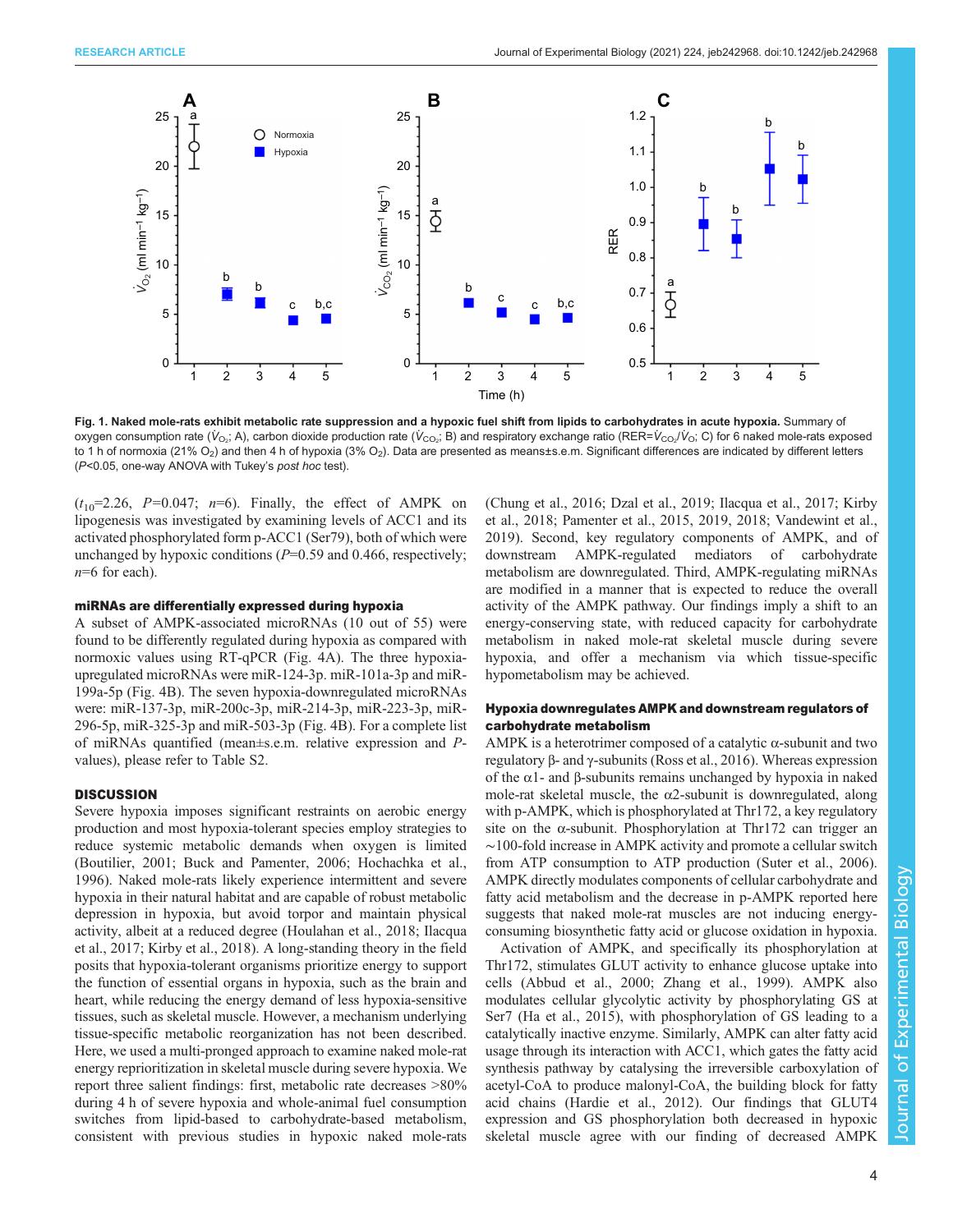<span id="page-4-0"></span>

Fig. 2. 5′-AMP kinase (AMPK) function is downregulated in naked molerat skeletal muscle after acute hypoxia. (A) Relative expression (foldchange from normoxia) of AMPK subunit  $(α1, α2, β)$  and phosphorylated AMPK (Thr172, p-AMPK) protein expression in temporalis muscle of naked mole-rats exposed to 4 h hypoxia. (B) Immunoblots of protein expression from A. Data in A are means $\pm$ s.e.m. from  $n=5-6$  independent biological replicates for each condition. Significant differences from normoxic controls are indicated by asterisks (\*P<0.05, unpaired Student's t-test).

phosphorylation and suggest that AMPK mediates a hypoxic downregulation of glycolytic metabolism in this tissue. Conversely, we found no change in ACC1 or p-ACC1. When phosphorylated at Ser79 by AMPK, ACC1 activity is inhibited, which in turn halts fatty acid synthesis [\(Gusarova et al., 2009\)](#page-6-0). The constant levels of p-ACC1 during hypoxia suggest that this downstream target of AMPK is not modified during hypoxia, and that fatty acid biosynthetic pathways are not altered.

These results differ from previous reports in skeletal muscle of hypoxia-intolerant mice, in which hypoxia activates AMPK, increases GLUT4 expression and increases carbohydrate uptake into cells, whereas a dominant inhibitory mutant of AMPK prevented these changes in hypoxia [\(Mu et al., 2001\)](#page-7-0). Indeed, AMPK is broadly activated as a result of energy imbalance during hypoxia, with evidence supporting this relationship in brain, liver, skeletal muscle, cardiomyocytes, alveolar and intestinal epithelial cells, and fibroblasts from various hypoxia-intolerant species ([Dengler, 2020\)](#page-6-0), along with downstream activation of glucose uptake into cells and altered fatty acid metabolism, among other effects. Indeed, to the best of our knowledge, ours is the first report of AMPK being actively downregulated during hypoxia in any tissue of any species.

# AMPK-associated miRNAs are hypoxia responsive in skeletal muscle

A key reason for the divergent response between naked mole-rat skeletal muscle and various tissues in hypoxia-intolerant species



Fig. 3. Glucose metabolism is downregulated in naked mole-rat skeletal muscle after acute hypoxia. (A) Relative expression (fold-change from normoxia) of glucose transporters (GLUT1 and GLUT4), glycogen synthase (GS) and phosphorylated GS (Ser641/645, p-GS), and acetyl-CoA carboxylase1 (ACC1) and phosphorylated ACC1 (Ser79, p-ACC1) in temporalis muscle of naked mole-rats exposed to 4 h hypoxia. (B) Immunoblots of protein expression from A. Data in A are means±s.e.m. from n=6 independent biological replicates for each condition. Significant differences from normoxic controls are indicated by asterisks (\*P<0.05, unpaired Student's t-test).

may be that ATP is not depleted during severe hypoxia in naked mole-rat skeletal muscle ([Pamenter et al., 2019](#page-7-0)), as is generally the case during periods of oxygen scarcity (or anaerobic exercise). Given the absence of a cellular energy imbalance to alter AMPK activity in hypoxic skeletal muscle, and the atypical decrease in AMPK function in this tissue, we examined a potential novel role for miRNAs in negatively regulating AMPK in hypoxia. We found that the expression of most AMPK-associated miRNAs does not change in naked mole-rat skeletal muscle during hypoxia; however, 10 miRNAs that are associated with key regulatory aspects of AMPK and downstream AMPK signalling were altered in our experiments. Of the three miRNAs that were upregulated in hypoxia, miR-124 is implicated in AMPK phosphorylation, as suppression of this miRNA increases p-AMPK protein levels ([Gong](#page-6-0) [et al., 2016](#page-6-0); [He et al., 2020\)](#page-7-0), while overexpression of miR-124 is linked to a reduction in cell proliferation via G1-phase cell cycle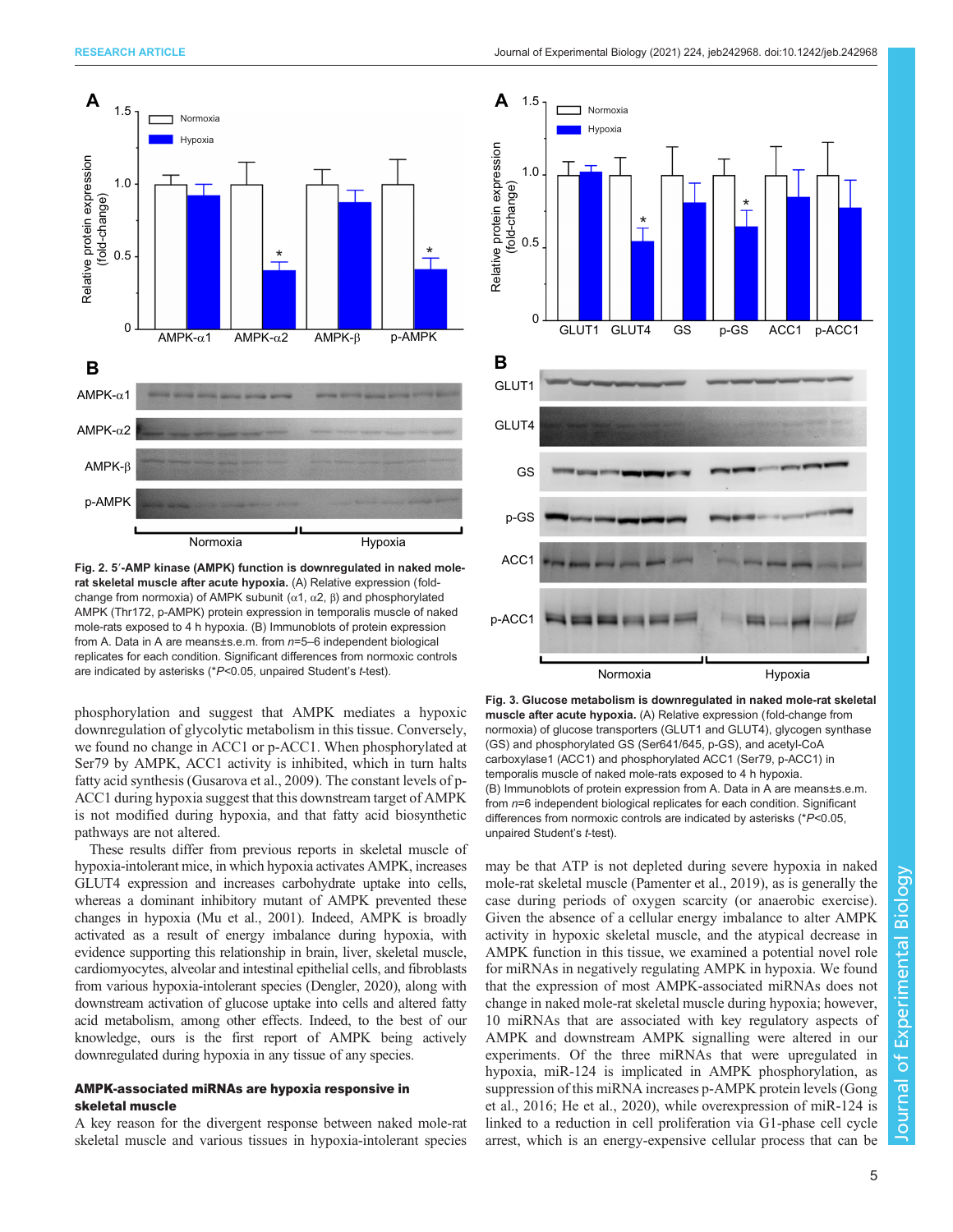<span id="page-5-0"></span>

Fig. 4. AMPK-regulating microRNA (miRNA) expression is altered in naked mole-rats after acute hypoxia. (A) Heatmap of the relative expression levels (versus normoxia) from qPCR of 55 AMPK-associated miRNAs in naked mole-rat temporalis muscle tissue following 4 h hypoxia. (B) miRNAs that showed a significant change in expression following hypoxia (P<0.05). Data are means±s.e.m. from  $n=3-4$  independent biological replicates for each condition. Significant differences from normoxic controls are indicated by asterisks (\*P<0.05, unpaired Student's t-test). Refer to [Table S2](https://journals.biologists.com/jeb/article-lookup/DOI/10.1242/jeb.242968) for mean±s.e.m. relative expression values of all 55 miRNAs.

halted during hypoxic energy-conserving states [\(Lang and Ling,](#page-7-0) [2012](#page-7-0)). In addition, miR-124 over-expression also decreases both cell growth and glucose consumption in cancer cells [\(Zhao et al.,](#page-7-0) [2017](#page-7-0)), consistent with a downregulation of AMPK. Similarly, upregulated levels of miR-101a and miR-199a are associated with reductions in AMPK signalling [\(Li et al., 2020](#page-7-0)), and miR-101a can both directly and indirectly inactivate AMPK ([Li et al., 2018](#page-7-0); [Liu](#page-7-0) [et al., 2016\)](#page-7-0). The seven miRNAs that were downregulated during hypoxia are also implicated in AMPK signalling, primarily downstream of direct regulation of the kinase, and play important roles in alleviating oxidative stress, autophagy and apoptosis during hypoxia, or following anoxia/reoxygenation [\(da Cruz et al., 2018](#page-6-0); [Li et al., 2016](#page-7-0); [Sun et al., 2018; Tran et al., 2017](#page-7-0); [Zhao et al., 2020](#page-7-0); [Zhu et al., 2018\)](#page-7-0). Intriguingly, downregulation of miR-223 is also associated with downregulation of GLUT4 protein expression [\(Lu](#page-7-0) [et al., 2010\)](#page-7-0), concurring with our findings.

# A mechanism for tissue-specific energy prioritization in hypoxia?

Importantly, naked mole-rats mobilize glucose from the liver to the blood during severe hypoxia ([Pamenter et al., 2019](#page-7-0)). If muscle is not utilizing this carbohydrate fuel, then where is it going? One promising explanation is that this fuel is being prioritized for use by the brain, which is highly sensitive to energy depletion in hypoxia; by reducing glucose uptake and use by muscle cells, circulating glucose would remain available to more hypoxia-sensitive tissues. In support of this, we have previously reported that brain ATP concentrations fall in severe hypoxia [\(Pamenter et al., 2019](#page-7-0)), which is a canonical activator of AMPK. Furthermore, in a previous study we assayed changes in 200+ miRNAs in naked mole-rat brain following acute in vivo hypoxia (4 h at  $7\%$  O<sub>2</sub>) ([Hadj-Moussa et al.,](#page-6-0) [2021\)](#page-6-0). These miRNAs include 19 of the 55 AMPK-related transcripts that were assayed in the present study. Of these 19, 6 were significantly downregulated in hypoxic brain and none were upregulated ( $P<0.10$ ), including miR-124-3p ( $P=0.084$ ), which is upregulated in muscle, and miR-140-3P  $(P=0.069)$ , miR-140-5p  $(P=0.033)$ , miR-19b-3p  $(P=0.046)$  and miR-301a-3p  $(P=0.016)$ , all of which are unchanged in muscle. Notably, the downregulation of each of these 5 miRNAs in the brain correlates with increased AMPK activity ([Bhardwaj et al., 2018](#page-6-0); [Gong et al., 2016](#page-6-0); [He et al.,](#page-7-0) [2020; Sun et al., 2019](#page-7-0); [Yeon et al., 2019](#page-7-0)). In addition, miR-199a-5p and miR-223-3p, which were upregulated and downregulated in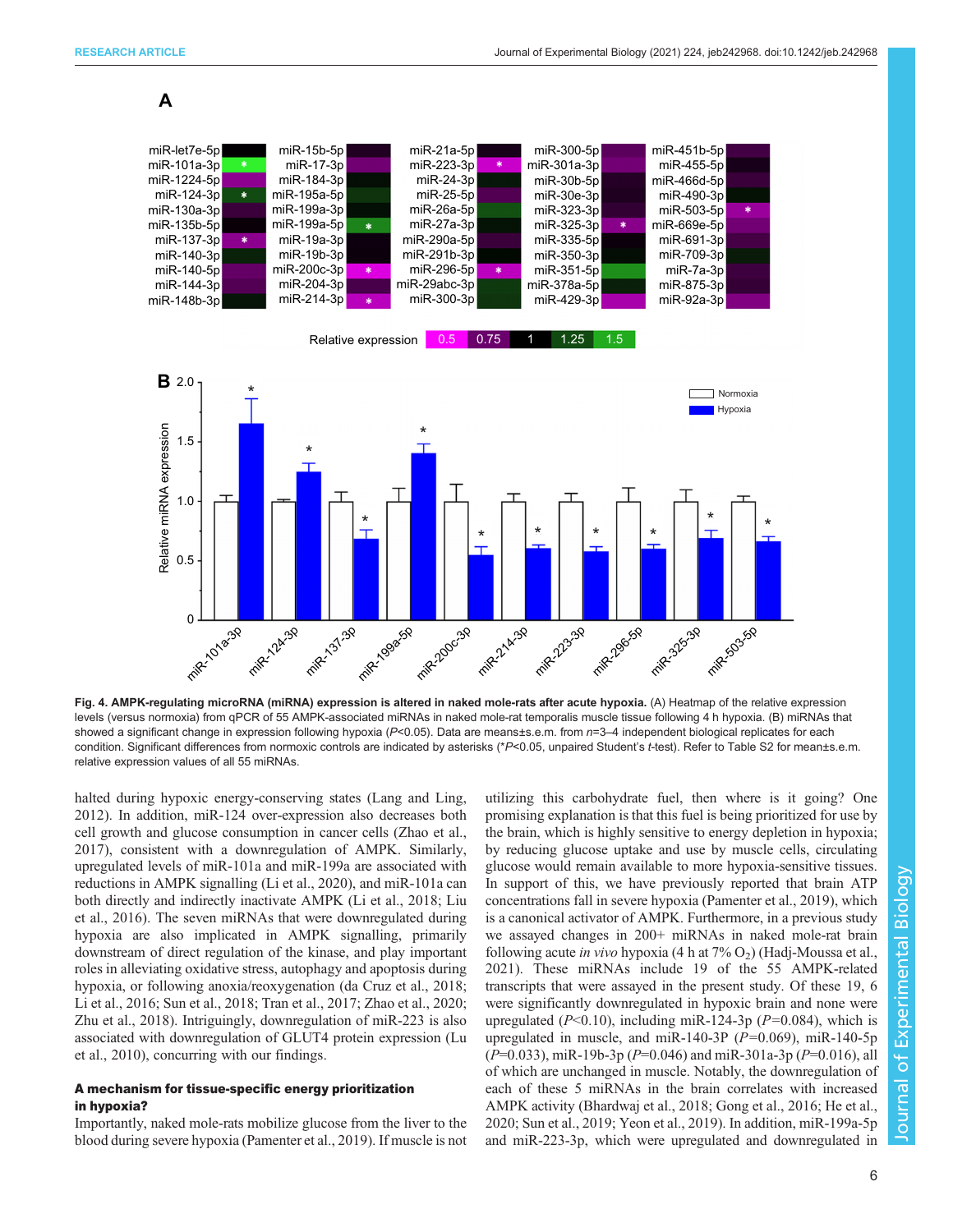<span id="page-6-0"></span>muscle, respectively (see above), are unchanged in brain (Hadj-Moussa et al., 2021). Finally, miR-325-3p is downregulated in both tissues, but the impact of this miRNA on AMPK function is unclear.

Taken together, these data support the hypothesis that AMPK is upregulated in naked mole-rat brain during hypoxia, in direct contrast to the changes observed in skeletal muscle. This relationship hints at a potential mechanism via which miRNAs may mediate tissue-specific metabolic fuel switches in hypoxic naked mole-rats, and support prioritization of limited energetic resources for more vulnerable and essential organs during severe hypoxia. Further experiments in the brain are warranted to explore hypoxia-mediated changes in AMPK phosphorylation and downstream changes in GLUTs and both glycolytic and fatty acid oxidation enzymes.

Interestingly, AMPK may similarly regulate tissue-specific metabolism in other hypoxia-tolerant species, but the scarce information available presents a variable pattern. For example, AMPK is activated in goldfish (Carassius auratus) liver during 12 h of severe hypoxia, but is not altered in muscle, brain, heart or gill [\(Jibb and Richards, 2008\)](#page-7-0). Similarly, in anoxia-tolerant crucian carp (Carassius carassius), AMPK phosphorylation is slightly increased in the brain and heart following 10 days of hypoxia but is markedly increased following 10 days of anoxia [\(Stensløkken et al., 2008\)](#page-7-0). In anoxia-tolerant red-eared slider turtles (Trachemys scripta elegans), AMPK is phosphorylated in white muscle and heart, but is unchanged in liver and red muscle following 20 h of anoxia [\(Rider](#page-7-0) [et al., 2009\)](#page-7-0). While these examples demonstrate tissue-specific increases in AMPK-mediated metabolic function in other hypoxiatolerant species, our finding of coordinated downregulation of AMPK-mediated energetics in skeletal muscle appears unique and also provides a potential regulatory mechanism.

## **Conclusions**

Aerobic energy production is significantly impaired during periods of low-oxygen stress and anaerobic metabolism is less efficient and leads to the build-up of potentially deleterious end-products, which must be catabolized via energetically expensive processes upon reoxygenation. For animals that live in intermittent hypoxia, metabolic downregulation is a more efficient and common strategy than upregulation of anaerobic pathways (Boutilier, 2001; Buck and Pamenter, 2006; [Hochachka et al., 1996](#page-7-0)). However, across organ systems, oxygen availability and metabolic capacity must often be prioritized for key tissues, particularly the heart and brain, which must remain functional in hypoxia. Conversely, skeletal muscle, which often functions via anaerobic metabolism during intense exercise, is more tolerant of localized hypoxia and thus shutting down metabolism in this tissue offers a means to conserve and redirect energy towards more vital organs in severely hypoxic conditions. Although others have suggested that hypoxic species prioritize the energy demands of the heart and brain over those of the muscle, no previous study has demonstrated an inhibition of AMPK signalling during hypoxia in any tissue. Our results in naked mole-rat skeletal muscle, and comparison with previous analysis in hypoxic naked mole-rat brain, suggest that miRNA may offer such a mechanism and coordinate the AMPKsignalling axis to locally regulate metabolic demand at the tissue level, thereby driving metabolic reorganization to prioritize key organs during periods of severe hypoxia.

#### Acknowledgements

We would like to thank the University of Ottawa animal care and veterinary services teams for their assistance in animal handling and husbandry.

#### Competing interests

The authors declare no competing or financial interests.

#### Author contributions

Conceptualization: M.E.P.; Methodology: H.H.-M., K.B.S., M.E.P.; Software: H.H.- M.; Validation: H.H.-M., M.E.P.; Formal analysis: H.H.-M., S.C.; Investigation: H.H.- M., S.C., H.C., L.E., M.E.P.; Resources: K.B.S., M.E.P.; Data curation: H.H.-M., M.E.P.; Writing - original draft: H.H.-M., M.E.P.; Writing - review & editing: H.H.-M., K.B.S., M.E.P.; Supervision: K.B.S., M.E.P.; Project administration: K.B.S., M.E.P.; Funding acquisition: K.B.S., M.E.P.

#### Funding

This work was supported by Discovery Grants to K.B.S. [6793] and to M.E.P. [04229] from the Natural Sciences and Engineering Research Council of Canada (NSERC). K.B.S. holds the Canada Research Chair in Molecular Physiology, M.E.P. held the Canada Research Chair in Comparative Neurophysiology and H.H.-M. holds an Ontario Graduate Scholarship.

#### References

- [Abbud, W., Habinowski, S., Zhang, J.-Z., Kendrew, J., Elkairi, F. S., Kemp, B. E.,](https://doi.org/10.1006/abbi.2000.1935) Witters, L. A. and Ismail-Beigi, F. [\(2000\). Stimulation of AMP-activated protein](https://doi.org/10.1006/abbi.2000.1935) [kinase \(AMPK\) is associated with enhancement of Glut1-mediated glucose](https://doi.org/10.1006/abbi.2000.1935) transport. Arch. Biochem. Biophys. 380[, 347-352. doi:10.1006/abbi.2000.1935](https://doi.org/10.1006/abbi.2000.1935)
- [Bhardwaj, A., Singh, H., Trinidad, C. M., Albarracin, C. T., Hunt, K. K. and](https://doi.org/10.1186/s13058-018-1074-z) Bedrosian, I. [\(2018\). The isomiR-140-3p-regulated mevalonic acid pathway as a](https://doi.org/10.1186/s13058-018-1074-z) [potential target for prevention of triple negative breast cancer.](https://doi.org/10.1186/s13058-018-1074-z) Breast Cancer Res. 20[, 150. doi:10.1186/s13058-018-1074-z](https://doi.org/10.1186/s13058-018-1074-z)
- [Biggar, K. K., Wu, C.-W. and Storey, K. B.](https://doi.org/10.1016/j.ab.2014.05.032) (2014). High-throughput amplification of [mature microRNAs in uncharacterized animal models using polyadenylated RNA](https://doi.org/10.1016/j.ab.2014.05.032) [and stem-loop reverse transcription polymerase chain reaction.](https://doi.org/10.1016/j.ab.2014.05.032) Anal. Biochem. 462[, 32-34. doi:10.1016/j.ab.2014.05.032](https://doi.org/10.1016/j.ab.2014.05.032)
- Boutilier, R. G. [\(2001\). Mechanisms of cell survival in hypoxia and hypothermia.](https://doi.org/10.1242/jeb.204.18.3171) J. Exp. Biol. 204[, 3171-3181. doi:10.1242/jeb.204.18.3171](https://doi.org/10.1242/jeb.204.18.3171)
- Buck, L. T. and Pamenter, M. E. [\(2006\). Adaptive responses of vertebrate neurons](https://doi.org/10.1016/j.resp.2006.03.004) to anoxia–[matching supply to demand.](https://doi.org/10.1016/j.resp.2006.03.004) Respir. Physiol. Neurobiol. 154, 226-240. [doi:10.1016/j.resp.2006.03.004](https://doi.org/10.1016/j.resp.2006.03.004)
- [Bustin, S. A., Benes, V., Garson, J. A., Hellemans, J., Huggett, J., Kubista, M.,](https://doi.org/10.1373/clinchem.2008.112797) [Mueller, R., Nolan, T., Pfaffl, M. W., Shipley, G. L. et al.](https://doi.org/10.1373/clinchem.2008.112797) (2009). The MIQE [guidelines: minimum information for publication of quantitative real-time PCR](https://doi.org/10.1373/clinchem.2008.112797) experiments. Clin. Chem. 55[, 611-622. doi:10.1373/clinchem.2008.112797](https://doi.org/10.1373/clinchem.2008.112797)
- [Chung, D., Dzal, Y. A., Seow, A., Milsom, W. K. and Pamenter, M. E.](https://doi.org/10.1098/rspb.2016.0216) (2016). [Naked mole rats exhibit metabolic but not ventilatory plasticity following chronic](https://doi.org/10.1098/rspb.2016.0216) sustained hypoxia. Proc. Biol. Sci. 283[. doi:10.1098/rspb.2016.0216](https://doi.org/10.1098/rspb.2016.0216)
- [da Cruz, R. S., Carney, E. J., Clarke, J., Cao, H., Cruz, M. I., Benitez, C., Jin, L.,](https://doi.org/10.1186/s13058-018-1034-7) Fu, Y., Cheng, Z., Wang, Y. et al. [\(2018\). Paternal malnutrition programs breast](https://doi.org/10.1186/s13058-018-1034-7) [cancer risk and tumor metabolism in offspring.](https://doi.org/10.1186/s13058-018-1034-7) Breast Cancer Res. 20, 99. doi:10. [1186/s13058-018-1034-7](https://doi.org/10.1186/s13058-018-1034-7)
- Dengler, F. [\(2020\). Activation of AMPK under hypoxia: many roads leading to](https://doi.org/10.3390/ijms21072428) Rome. Int. J. Mol. Sci. 21[, 2428. doi:10.3390/ijms21072428](https://doi.org/10.3390/ijms21072428)
- [Dzal, Y. A., Seow, A., Borecky, L. G., Chung, D., Gill, S. K. G., Milsom, W. K. and](https://doi.org/10.3389/fphys.2019.00106) Pamenter, M. E. [\(2019\). Glutamatergic receptors modulate normoxic but not](https://doi.org/10.3389/fphys.2019.00106) [hypoxic ventilation and metabolism in naked mole rats.](https://doi.org/10.3389/fphys.2019.00106) Front. Physiol. 10, 106. [doi:10.3389/fphys.2019.00106](https://doi.org/10.3389/fphys.2019.00106)
- Gong, X., Wang, H., Ye, Y., Shu, Y., Deng, Y., He, X., Lu, G. and Zhang, S. (2016). miR-124 regulates cell apoptosis and autophagy in dopaminergic neurons and protects them by regulating AMPK/mTOR pathway in Parkinson's disease. Am. J. Transl. Res. 8, 2127-2137.
- [Gusarova, G. A., Dada, L. A., Kelly, A. M., Brodie, C., Witters, L. A., Chandel,](https://doi.org/10.1128/MCB.00054-09) N. S. and Sznajder, J. I. [\(2009\). Alpha1-AMP-activated protein kinase regulates](https://doi.org/10.1128/MCB.00054-09) [hypoxia-induced Na,K-ATPase endocytosis via direct phosphorylation of protein](https://doi.org/10.1128/MCB.00054-09) kinase Cζ. Mol. Cell. Biol. 29[, 3455-3464. doi:10.1128/MCB.00054-09](https://doi.org/10.1128/MCB.00054-09)
- Ha, J., Guan, K.-L. and Kim, J. [\(2015\). AMPK and autophagy in glucose/glycogen](https://doi.org/10.1016/j.mam.2015.08.002) metabolism. Mol. Aspects Med. 46[, 46-62. doi:10.1016/j.mam.2015.08.002](https://doi.org/10.1016/j.mam.2015.08.002)
- Hadj-Moussa, H. and Storey, K. B. [\(2018\). Micromanaging freeze tolerance: the](https://doi.org/10.1007/s00018-018-2821-0) [biogenesis and regulation of neuroprotective microRNAs in frozen brains.](https://doi.org/10.1007/s00018-018-2821-0) Cell. Mol. Life Sci. 75[, 3635-3647. doi:10.1007/s00018-018-2821-0](https://doi.org/10.1007/s00018-018-2821-0)
- Hadj-Moussa, H. and Storey, K. B. [\(2020\). The OxymiR response to oxygen](https://doi.org/10.1242/jeb.204594) [limitation: a comparative microRNA perspective.](https://doi.org/10.1242/jeb.204594) J. Exp. Biol. 223, jeb204594. [doi:10.1242/jeb.204594](https://doi.org/10.1242/jeb.204594)
- [Hadj-Moussa, H., Zhang, J., Pifferi, F., Perret, M. and Storey, K. B.](https://doi.org/10.1016/j.bbagrm.2019.194473) (2020). [Profiling torpor-responsive microRNAs in muscles of the hibernating primate](https://doi.org/10.1016/j.bbagrm.2019.194473) Microcebus murinus. [Biochim. Biophys. Acta Gene Regul. Mech.](https://doi.org/10.1016/j.bbagrm.2019.194473) 1863, 194473. [doi:10.1016/j.bbagrm.2019.194473](https://doi.org/10.1016/j.bbagrm.2019.194473)
- [Hadj-Moussa, H., Pamenter, M. E. and Storey, K. B.](https://doi.org/10.1002/jcp.30216) (2021). Hypoxic naked mole[rat brains use microRNA to coordinate hypometabolic fuels and neuroprotective](https://doi.org/10.1002/jcp.30216) defenses. J. Cell. Physiol. 236[, 5080-5097. doi:10.1002/jcp.30216](https://doi.org/10.1002/jcp.30216)
- Hardie, D. G. [\(2007\). AMP-activated/SNF1 protein kinases: conserved guardians of](https://doi.org/10.1038/nrm2249) cellular energy. Nat. Rev. Mol. Cell Biol. 8[, 774-785. doi:10.1038/nrm2249](https://doi.org/10.1038/nrm2249)